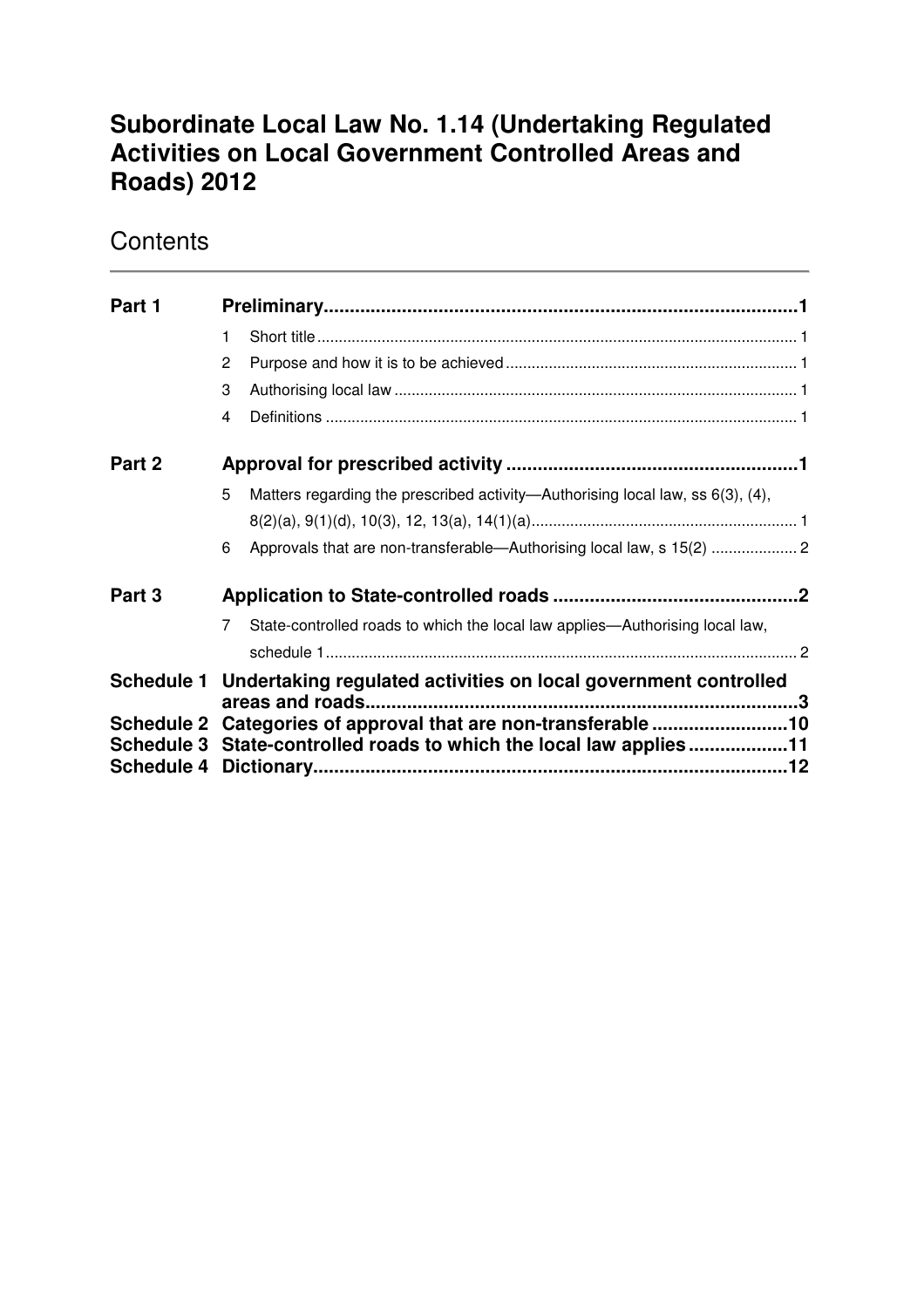# **Part 1** Preliminary

#### **1 Short title**

This subordinate local law may be cited as *Subordinate Local Law No. 1.14 (Undertaking Regulated Activities on Local Government Controlled Areas and Roads) 2012*.

#### **2 Purpose and how it is to be achieved**

- (1) The purpose of this subordinate local law is to supplement *Local Law No. 1 (Administration) 2012* which provides for a legal and procedural framework for the administration, implementation and enforcement of the local government's local laws, subordinate local laws and other regulatory powers, and for miscellaneous administrative matters.
- (2) The purpose is to be achieved by providing for—
	- (a) various matters regarding the granting of approvals for prescribed activities; and
	- (b) further specification of the definitions relevant to various prescribed activities.
- (3) In particular, the purpose of this subordinate local law is to supplement the legal and procedural framework for the prescribed activity named in schedule 1, section 1.

#### **3 Authorising local law**

The making of the provisions in this subordinate local law is authorised by *Local Law No. 1 (Administration) 2012 (*the *authorising local law*).

#### **4 Definitions**

- (1) Particular words used in this subordinate local law have the same meaning as provided for in the authorising local law.
- (2) The dictionary in schedule 4 defines particular words used in this subordinate local law.

### **Part 2 Approval for prescribed activity**

#### **5 Matters regarding the prescribed activity—Authorising local law, ss 6(3), (4), 8(2)(a), 9(1)(d), 10(3), 12, 13(a), 14(1)(a)**

- (1) Schedule 1—
	- (a) names a prescribed activity in section 1; and
	- (b) prescribes the matters specified in this section for the prescribed activity.
- (2) For section 6(3) of the authorising local law, it is declared that section 6(2) of the authorising local law does not apply to the particular activities stated in section 2 of schedule 1.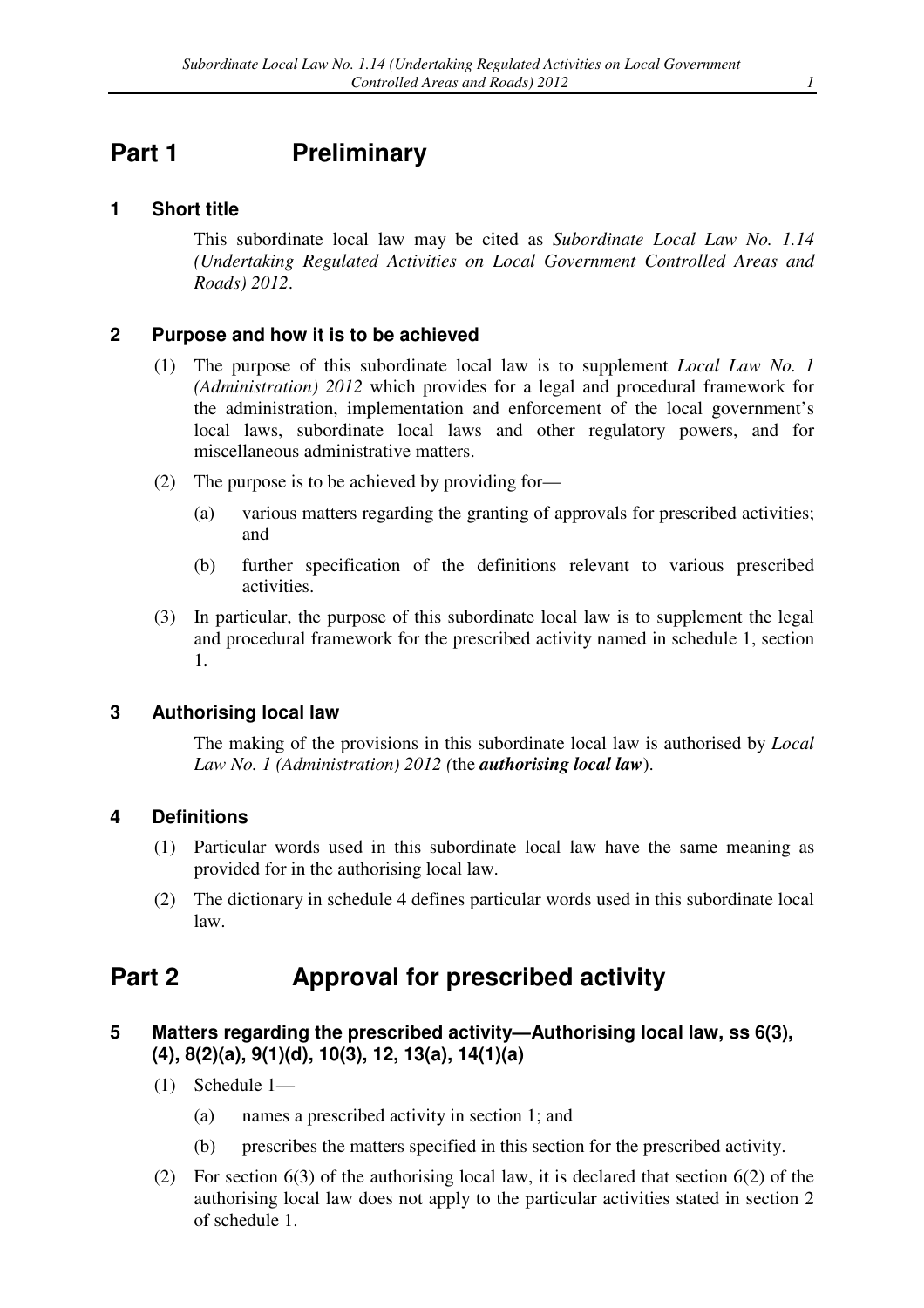- (3) For section 6(4) of the authorising local law, it is declared that the prescribed activity named in section 1 of schedule 1 is a category 2 activity.
- (4) For section 8(2)(a) of the authorising local law, the documents and materials that must accompany an application for approval for the prescribed activity are stated in section 3 of schedule 1.
- (5) For section  $9(1)(d)$  of the authorising local law, the local government may only grant an approval for the prescribed activity if it is satisfied the proposed operation and management of the activity would be consistent with the additional criteria prescribed in section 4 of schedule 1.
- (6) For section 10(3) of the authorising local law, the conditions that must be imposed on an approval for the prescribed activity are stated in section 5 of schedule 1.
- (7) For section 10(3) of the authorising local law, the conditions that will ordinarily be imposed on an approval for the prescribed activity are stated in section 6 of schedule 1.
- (8) For section 13(a) of the authorising local law, the term of an approval for the prescribed activity is provided for in section 7 of schedule 1.
- (9) For section 14(1)(a) of the authorising local law, the further term for renewal or extension of an approval for the prescribed activity is provided for in section 8 of schedule 1.
- (10) For section 12 of the authorising local law, in Table 1 of schedule 1—
	- (a) column 1 lists the application requirements for which the local government may accept as evidence the certificate of a third party certifier; and
	- (b) column 2 lists the individuals or organisations that are declared to be third party certifiers for the corresponding application requirement in column 1; and
	- (c) column 3 lists the qualifications that are necessary for an individual or organisation to be a third party certifier for the corresponding application requirement in column 1.

### **6 Approvals that are non-transferable—Authorising local law, s 15(2)**

For section 15(2) of the authorising local law, it is declared that the categories of approval listed in schedule 2 are non-transferable.

# **Part 3 Application to State-controlled roads**

### **7 State-controlled roads to which the local law applies—Authorising local law, schedule 1**

For the purposes of the definition of *road* in schedule 1 of the authorising local law, the State-controlled roads listed in schedule 3 are roads to which the authorising local law applies unless otherwise provided in the local law.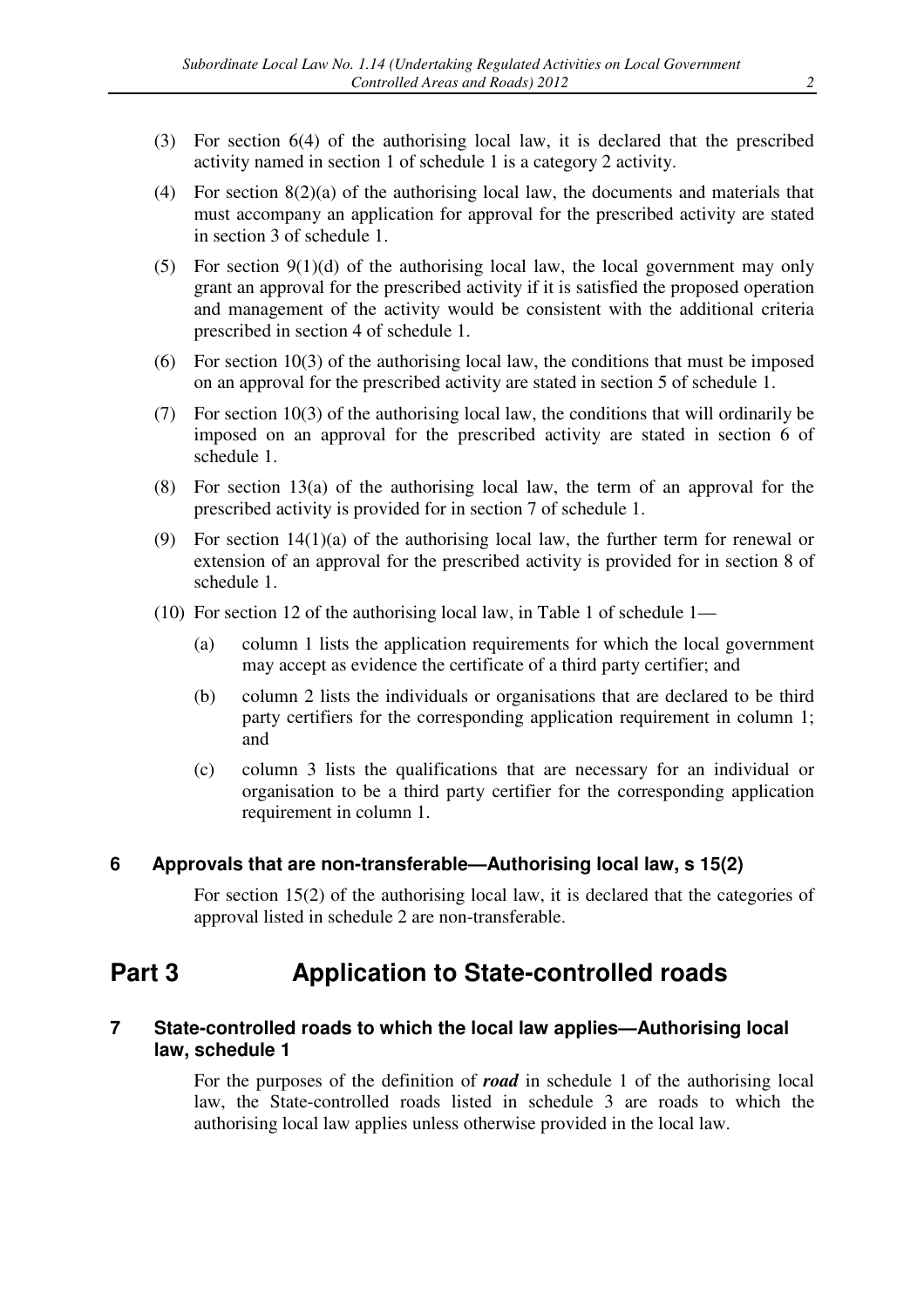# **Schedule 1 Undertaking regulated activities on local government controlled areas and roads**

Section 5

#### **1. Prescribed activity**

- (1) Undertaking regulated activities on local government controlled areas and roads, and in particular, undertaking 1 of the following activities on a local government controlled area or road—
	- (a) driving or leading of animals to cross a road;
	- (b) depositing of goods or materials;
	- (c) holding of a public place activity prescribed under a subordinate local law but excluding the operation of a temporary entertainment event.
- (2) For the purposes of subsection  $(1)(c)$ , public place activity means, provided the activity on the local government controlled area or road is not the use of the local government controlled area or road for soliciting or carrying on the supply of goods or services (including food or drink) for profit, each of the following activities—
	- (a) the placing of a display or information booth;
	- (b) conducting a social gathering or meeting of more than 50 people;
	- (c) conducting or taking part in—
		- (i) an organised sporting activity of regional, State or national significance; or
		- (ii) a street parade or festival; or
		- (iii) a vintage car display; or
		- (iv) a novelty vehicle race, for example, a go-cart race; or
		- (v) an invitation-only ceremony, party or celebration attended by more than 50 people; or
		- (vi) a cake stall, sausage sizzle, car wash or similar fundraiser held on no more than 1 day; or
		- (vii) a training event held on no more than 1 day; or
		- (viii) a training event held on more than 1 day without payment of a fee; or
		- (ix) a musical or theatrical performance undertaken by a person to entertain the public;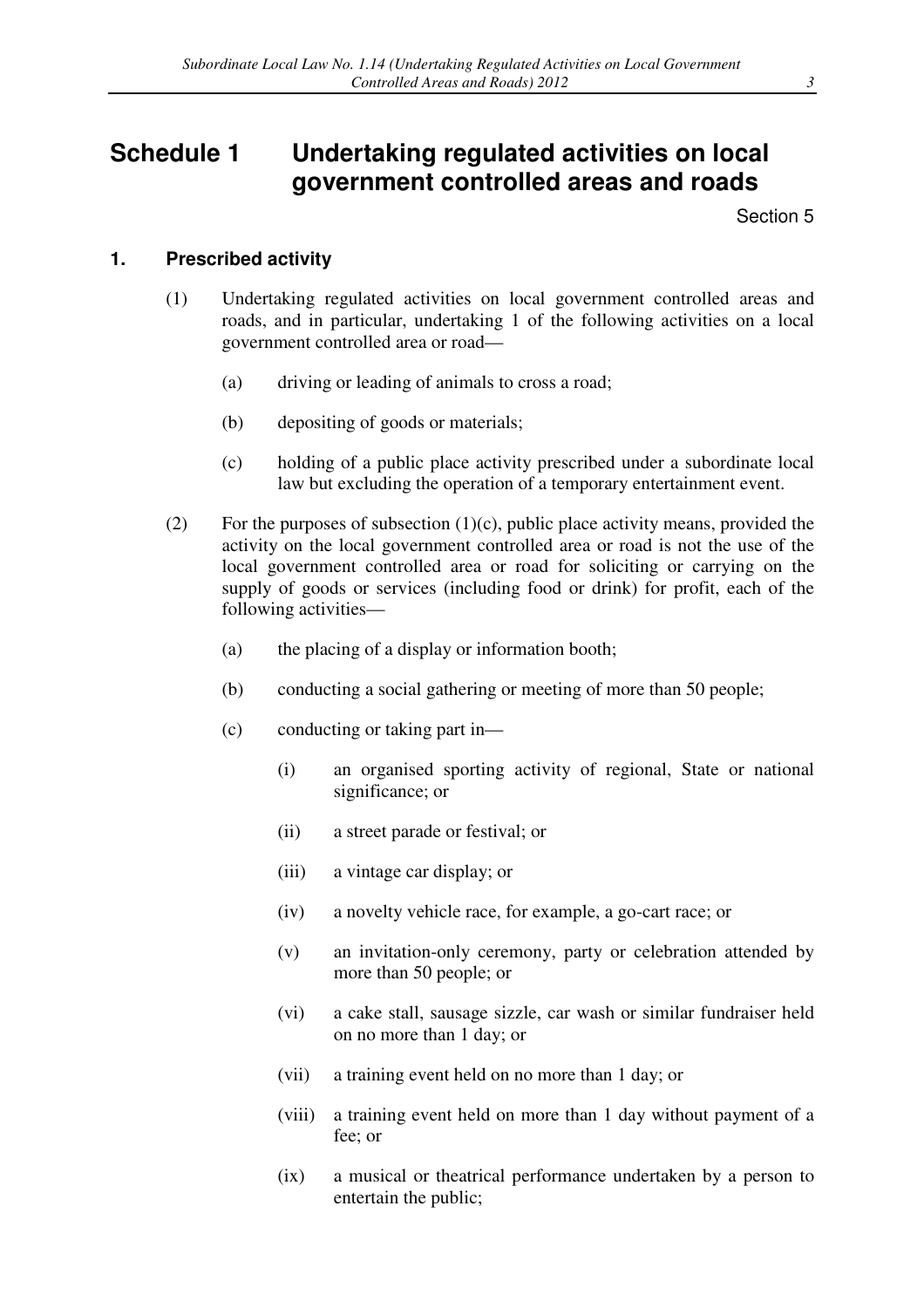(d) exercising a right of occupation and use of a specified part of a local government controlled area by an incorporated association.

### **2. Activities that do not require an approval under the authorising local law**

No activity stated.

### **3. Documents and materials that must accompany an application for an approval**

- (1) Details of the nature, time and place of the prescribed activity for which the approval is sought.
- (2) If the applicant wants to use a particular part of a local government controlled area or road for the prescribed activity—a plan showing the relevant part of the local government controlled area or road.
- (3) If the prescribed activity is to be undertaken at or in close proximity to a site, stall or vehicle—specifications for the site, stall or vehicle which is proposed to be used in the undertaking of the prescribed activity.
- (4) Details of the name, street address, telephone number, facsimile number and email address of the person responsible for the undertaking of the prescribed activity.
- (5) A copy of the current registration certificate for each vehicle proposed to be used in the undertaking of the prescribed activity.
- (6) Details of the undertaking of the prescribed activity including—
	- (a) a copy of each policy of insurance of the applicant which relates to the undertaking of the prescribed activity; and
	- (b) how the applicant proposes to dispose of waste generated by the undertaking of the prescribed activity; and
	- (c) if signage is intended to be displayed details of the signage and how the signage will be secured whilst displayed.

### **4. Additional criteria for the granting of an approval**

- (1) The prescribed activity for which the approval is sought must not unduly interfere with the proper use of the local government controlled area or road.
- (2) There must be a public demand for the prescribed activity in respect of which the approval is sought.
- (3) The physical characteristics of the local government controlled area or road must be suitable for the prescribed activity.
- (4) The prescribed activity must not cause nuisance, inconvenience or annoyance to—
	- (a) the occupier of any land which adjoins the location of the prescribed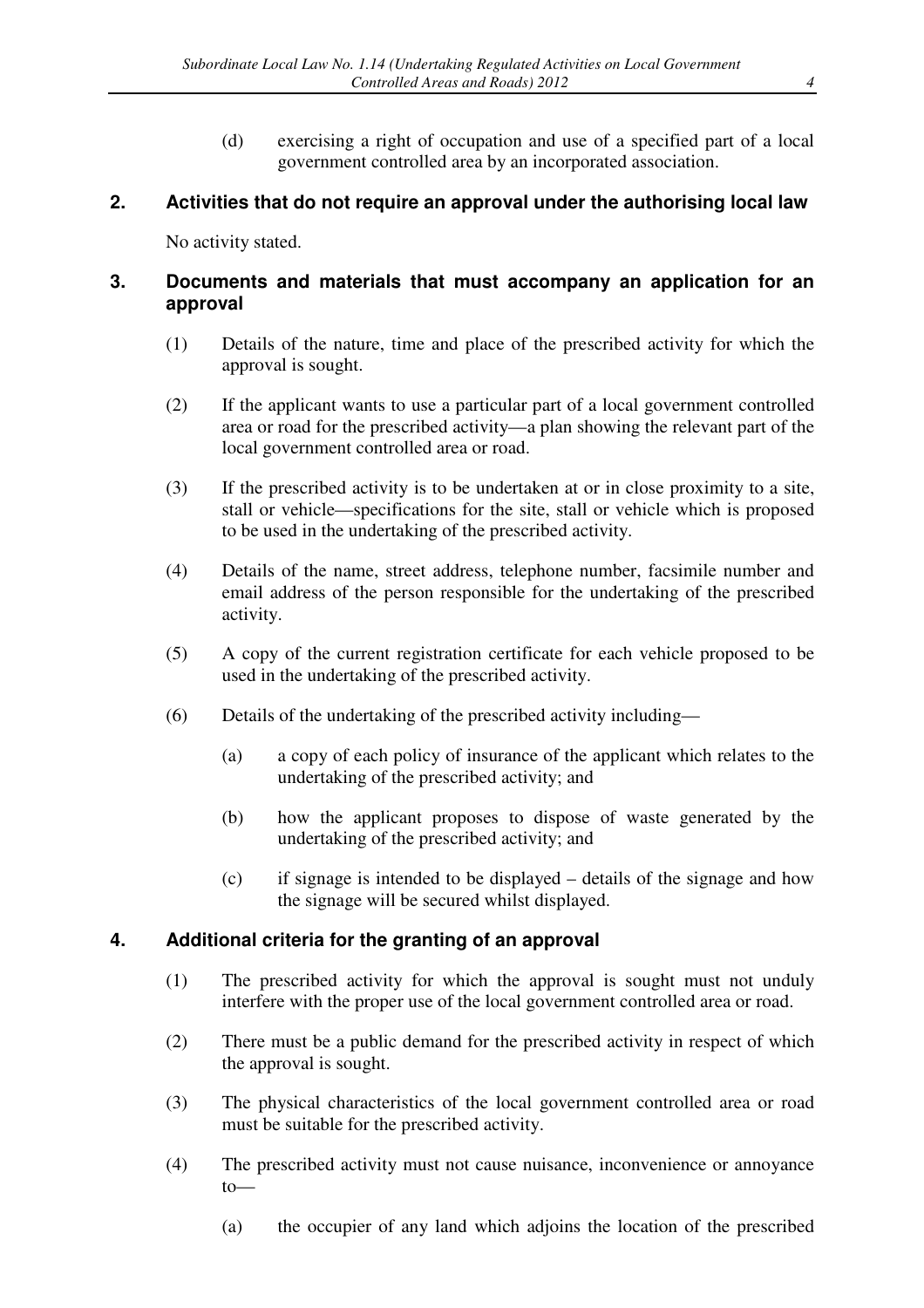activity; or

- (b) vehicular traffic; or
- (c) pedestrian traffic.
- (5) The prescribed activity must not have a detrimental effect on the amenity of the surrounding area.
- (6) If the prescribed activity is the driving or leading of animals to cross a road the driving or leading of the animals to cross the road must not unduly interfere with the proper use of the road or create a safety hazard for users of the road.
- (7) If the prescribed activity is the depositing of goods or materials on a local government controlled area or road—the depositing of the goods or materials on the local government controlled area or road must not unduly interfere with the usual use or the amenity of the local government controlled area or road.
- (8) If the prescribed activity is the holding of a public place activity on a local government controlled area or road—
	- (a) the undertaking of the prescribed activity must not generate significant noise, dust or light pollution or other significantly adverse effects on the surrounding area; and
	- (b) there must be enough toilets and sanitary conveniences, complying with standards and requirements imposed by the local government, for the use of the public; and
	- (c) adequate provision must exist for the disposal of waste generated by the undertaking of the prescribed activity; and
	- (d) adequate provision must exist for people and (if relevant) vehicles to enter and leave the site of the prescribed activity.

### **5. Conditions that must be imposed on an approval**

No conditions prescribed.

#### **6. Conditions that will ordinarily be imposed on an approval**

- (1) The conditions of an approval may require that the approval holder—
	- (a) limit the activities authorised by the approval to 1 or more of—
		- (i) a single specified location;
		- (ii) a number of specified locations;
		- (iii) a specified area;
		- (iv) a number of specified areas; and
	- (b) limit the activities to specified days and times; and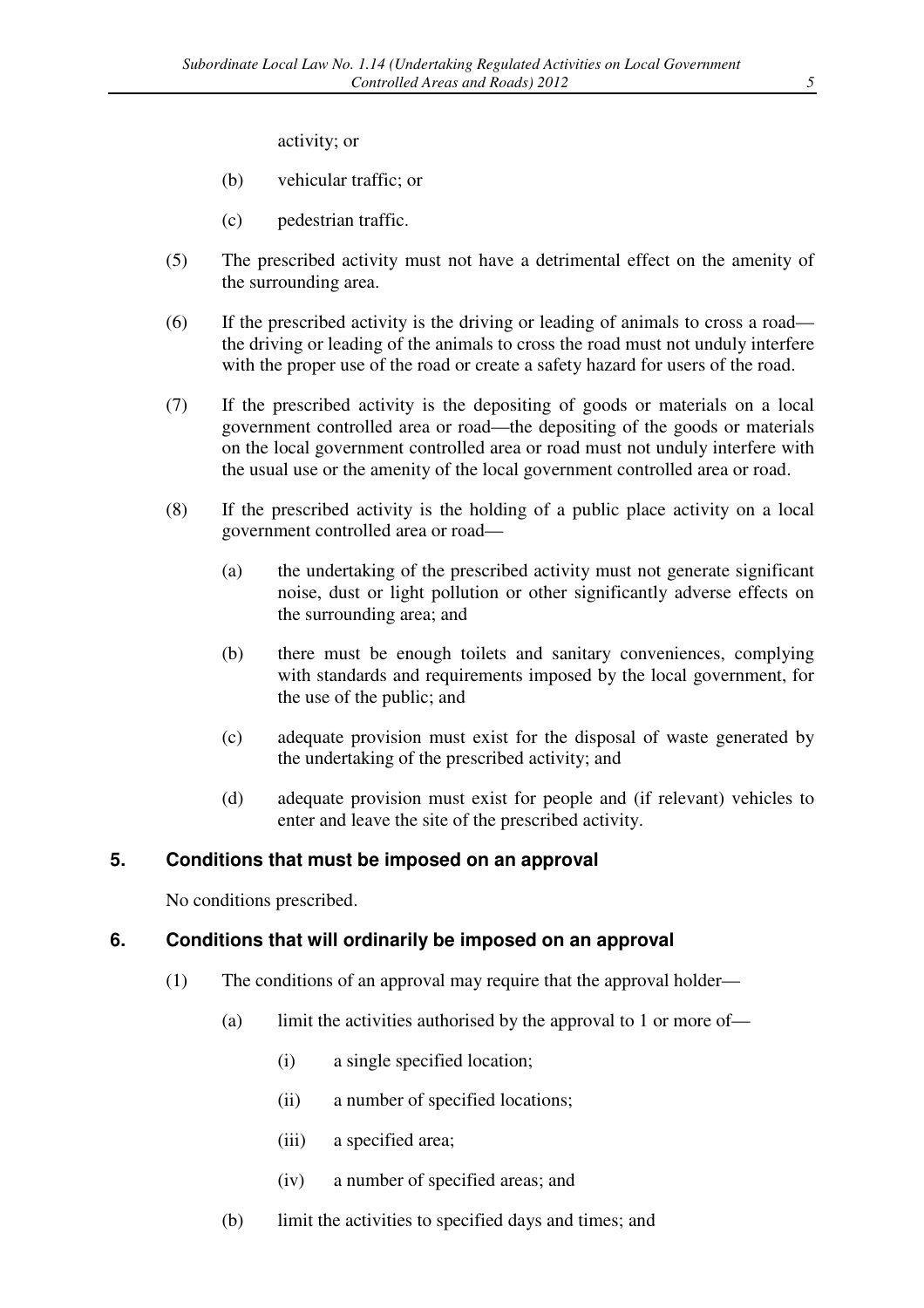- (c) limit the activities to—
	- (i) a specified period of time; or
	- (ii) specified periods of time; and
- (d) display the approval in a specified position, and produce the approval for inspection on demand by an authorised person; and
- (e) take specified measures to protect the safety of persons who may be involved in, or affected by, the activities authorised by the approval; and
- (f) give the local government specified indemnities and take out and maintain insurance against personal injury and property damage resulting from the activities authorised by the approval; and
- (g) take specified measures to ensure that the activities authorised by the approval do not cause environmental harm or environmental nuisance; and
- (h) if the approval authorises the approval holder to use a specified part of a local government controlled area or road for the undertaking of the activity — pay a specified rental to the local government at specified intervals; and
- (i) submit the undertaking of the activity, including any vehicle or premises used in the undertaking of the activity, for inspection by an authorised person; and
- $(i)$  prominently and permanently display at a specified location each of-
	- (i) the approval number granted by the local government in numbers not less than 50mm in height; and
	- (ii) the name and address of the approval holder in letters not less than 75mm in height; and
- (k) if the approval relates to an activity on a road—give a written indemnity to the State; and
- (l) display specified warning notices for the safety of users of the local government controlled area or road; and
- (m) limit the undertaking of the prescribed activity so that it does not—
	- (i) create a traffic nuisance; or
	- (ii) increase an existing traffic nuisance; or
	- (iii) detrimentally affect the efficiency of the road network in which the activity is undertaken; and
- (n) limit the undertaking of the prescribed activity so that it does not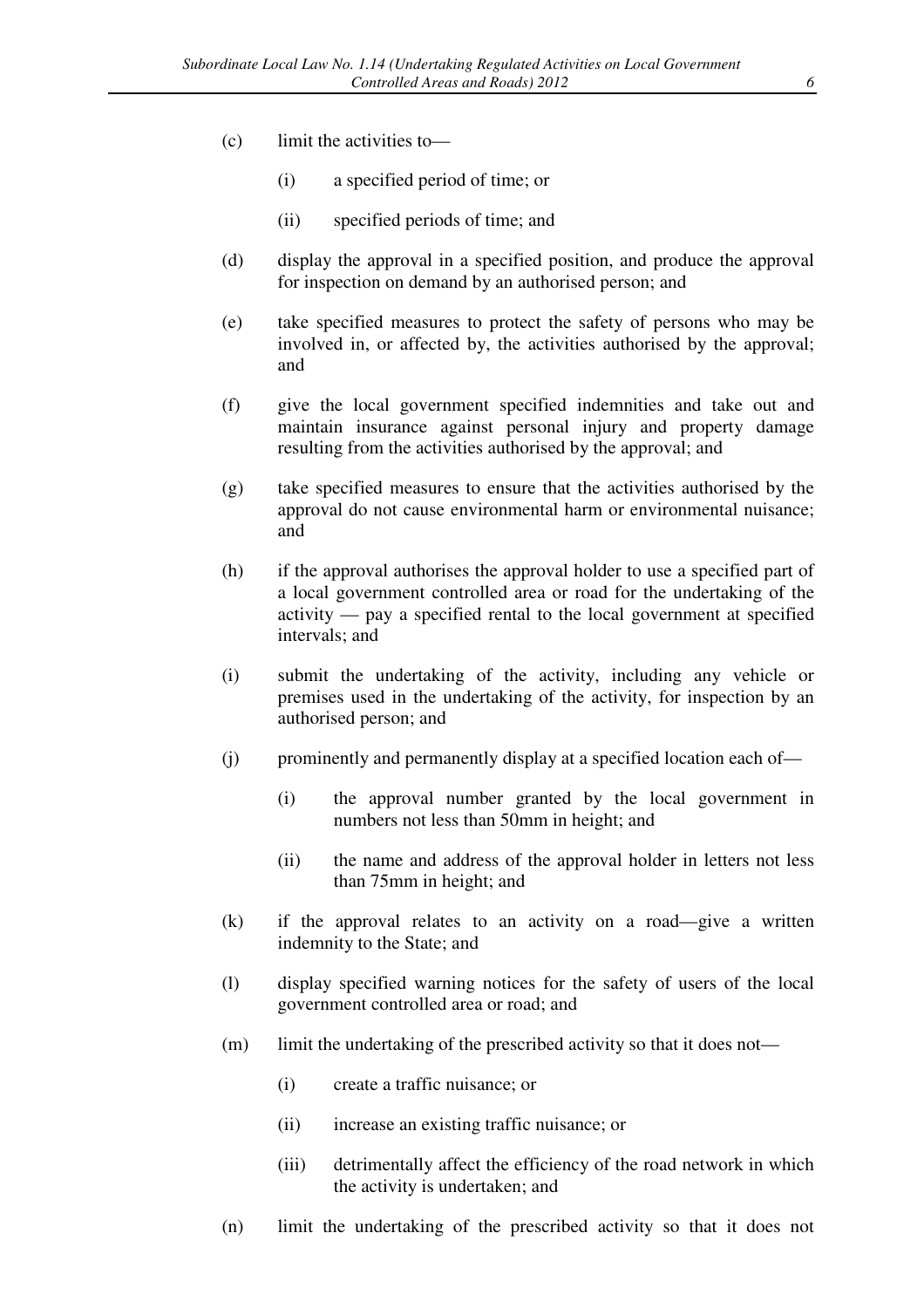detrimentally affect the amenity of the neighbourhood in which the prescribed activity is undertaken; and

- (o) ensure that the undertaking of the prescribed activity does not create a safety risk; and
- (p) at all times keep and maintain all facilities and equipment used in the undertaking of the prescribed activity—
	- (i) in good working order and condition; and
	- (ii) in a clean and sanitary condition.
- (2) If the prescribed activity is the driving or leading of animals to cross a road, the conditions of the approval may also require that the approval holder—
	- (a) restrict the number of animals that may be driven or led across the road; and
	- (b) not conduct the prescribed activity in a manner which is, or may be, a risk to road safety.
- (3) If the prescribed activity is the depositing of goods or materials on a local government controlled area or road, the conditions of the approval may also require that the approval holder—
	- (a) deposit the goods or materials in a specified manner; and
	- (b) limit the deposit of the goods or materials to a specified area; and
	- (c) if the goods or materials are deposited on a footpath—keep and maintain a clear unobstructed pedestrian corridor of a specified width depending on the density of pedestrian traffic; and
	- (d) only use, for the purposes of the deposit of the goods or materials, a structure which is—
		- (i) of safe construction; and
		- (ii) in good condition and repair; and
		- (iii) securely fixed to the land on which the prescribed activity is undertaken; and
	- (e) remove the goods or materials, and any structure used for the purposes of the depositing of the goods or materials, at a specified time, or after a specified period.
- (4) If the prescribed activity is the holding of a public place activity prescribed under a subordinate local law, the conditions of the approval may also require that the approval holder—
	- (a) provide specified facilities and amenities; and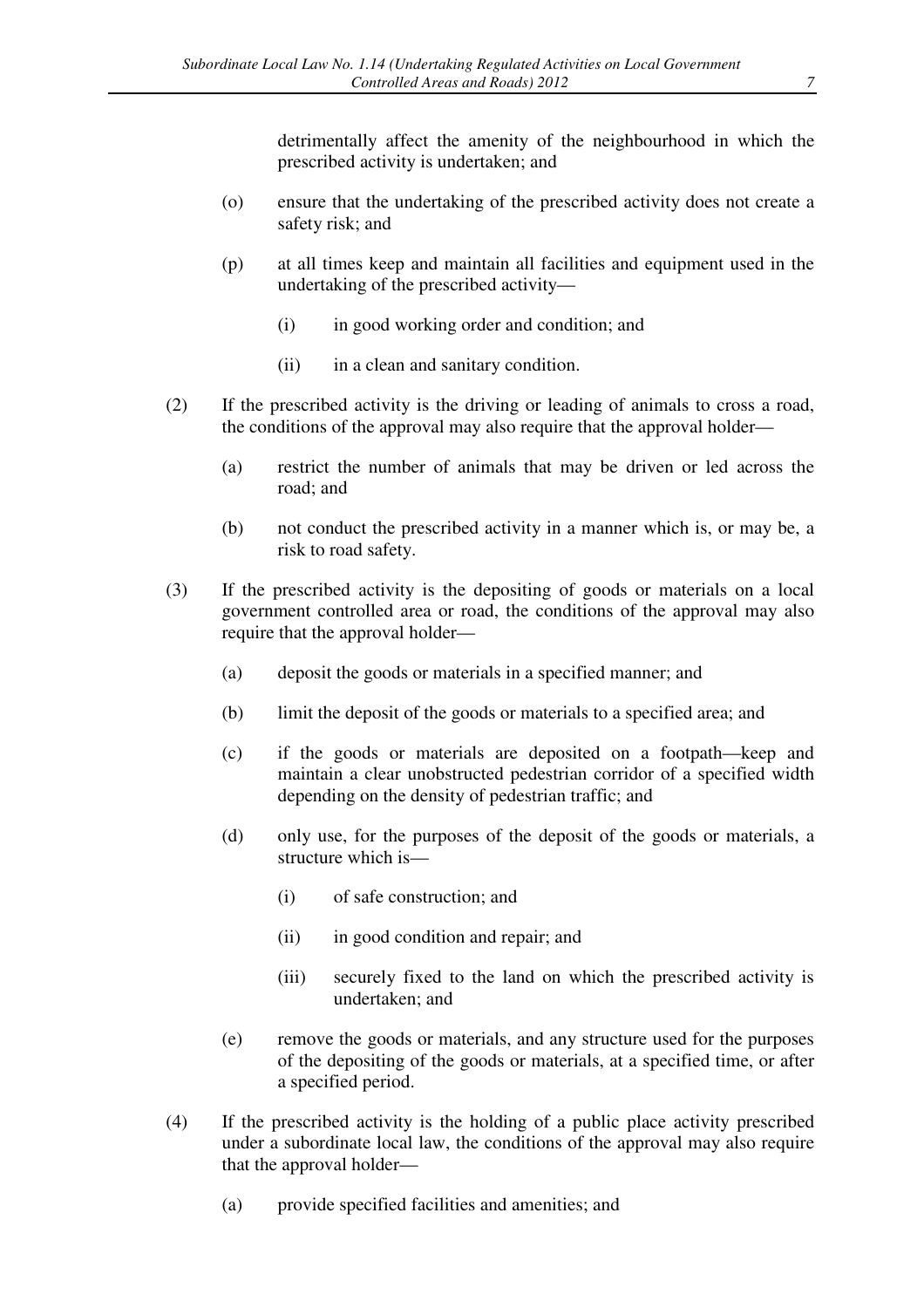- (b) provide specified illumination for the purposes of the undertaking of the prescribed activity and take specified measures to reduce light spillage from the undertaking of the prescribed activity; and
- (c) take specified measures to reduce noise emission from the undertaking of the prescribed activity; and
- (d) provide specified equipment, or take specified measures, to reduce adverse effects of the undertaking of the prescribed activity on the surrounding neighbourhood to acceptable levels; and
- (e) not discharge trade waste generated by the undertaking of the prescribed activity otherwise than in accordance with an approval under the *Water Supply (Safety and Reliability) Act 2008*; and
- $(f)$  for waste generated by the undertaking of the prescribed activity—
	- (i) only dispose of the waste—
		- (A) in a safe and sanitary manner; and
		- (B) in a manner which maintains the site of the prescribed activity and its surrounds in a clean, tidy, sanitary and hygienic condition; and
	- (ii) not dispose of the waste—
		- (A) so as to attract pests; or
		- (B) into a water course; or
		- (C) at another location other than a location properly intended for the receipt of the waste; and
- (g) keep and maintain in and about the area identified in the approval, adequate waste disposal facilities, for example, bins, and be responsible for the removal of all waste from the waste disposal facilities at such intervals as an authorised person may direct; and
- (h) not place or display any sign or device advertising the undertaking of the prescribed activity in the area identified in the approval otherwise than in accordance with an approval of the local government which authorises the use of the area for that purpose.

### **7. Term of an approval**

- (1) The term of an approval must be determined by the local government having regard to the information submitted by the applicant.
- (2) The term of the approval must be specified in the approval.

### **8. Term of renewal of an approval**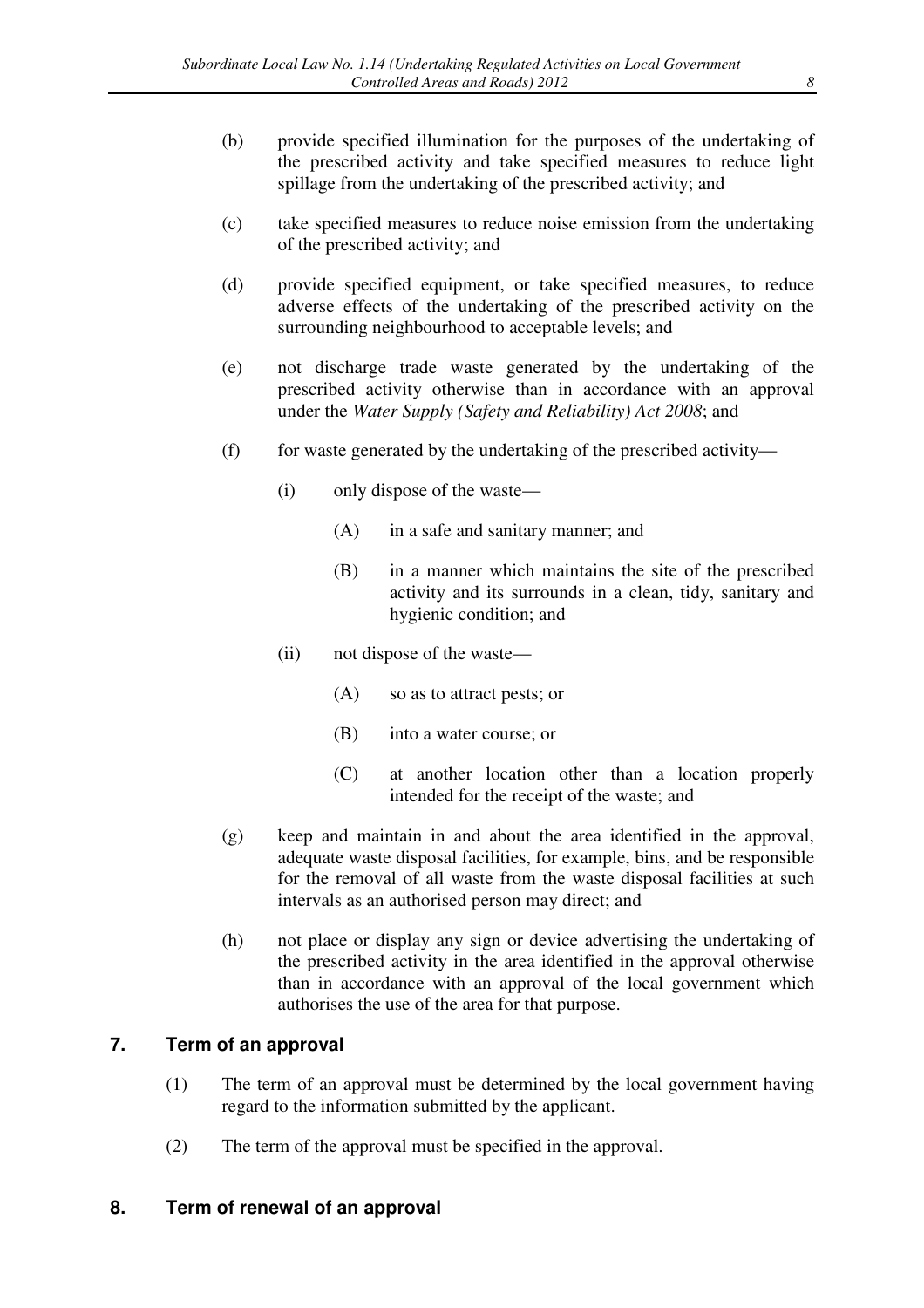- (1) The term for which an approval may be renewed or extended must be determined by the local government having regard to the information submitted by the approval holder.
- (2) If the local government grants the application, the local government must specify in the written notice, the term of the renewal or extension.

# **Table 1 – Third party certification**

| Column 1                       | Column 2                     | Column 3                           |
|--------------------------------|------------------------------|------------------------------------|
| <b>Application requirement</b> | <b>Individuals or</b>        | <b>Qualifications necessary to</b> |
|                                | organisations that are third | be a third party certifier         |
|                                | party certifiers             |                                    |
| No application requirement     |                              |                                    |
| stated.                        |                              |                                    |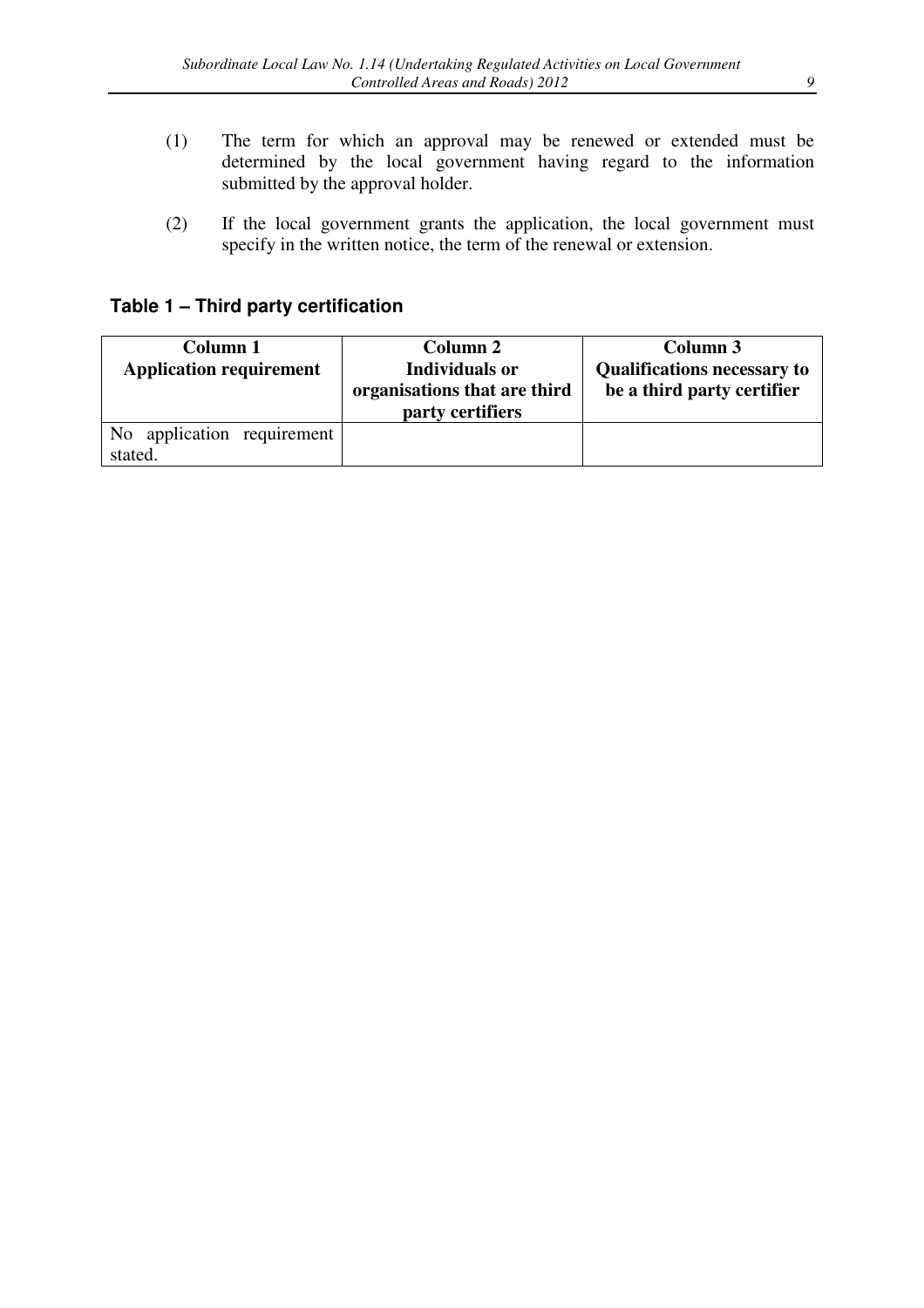# **Schedule 2 Categories of approval that are nontransferable**

Section 6

Each approval for the prescribed activity named in schedule 1, section 1 is non-transferable.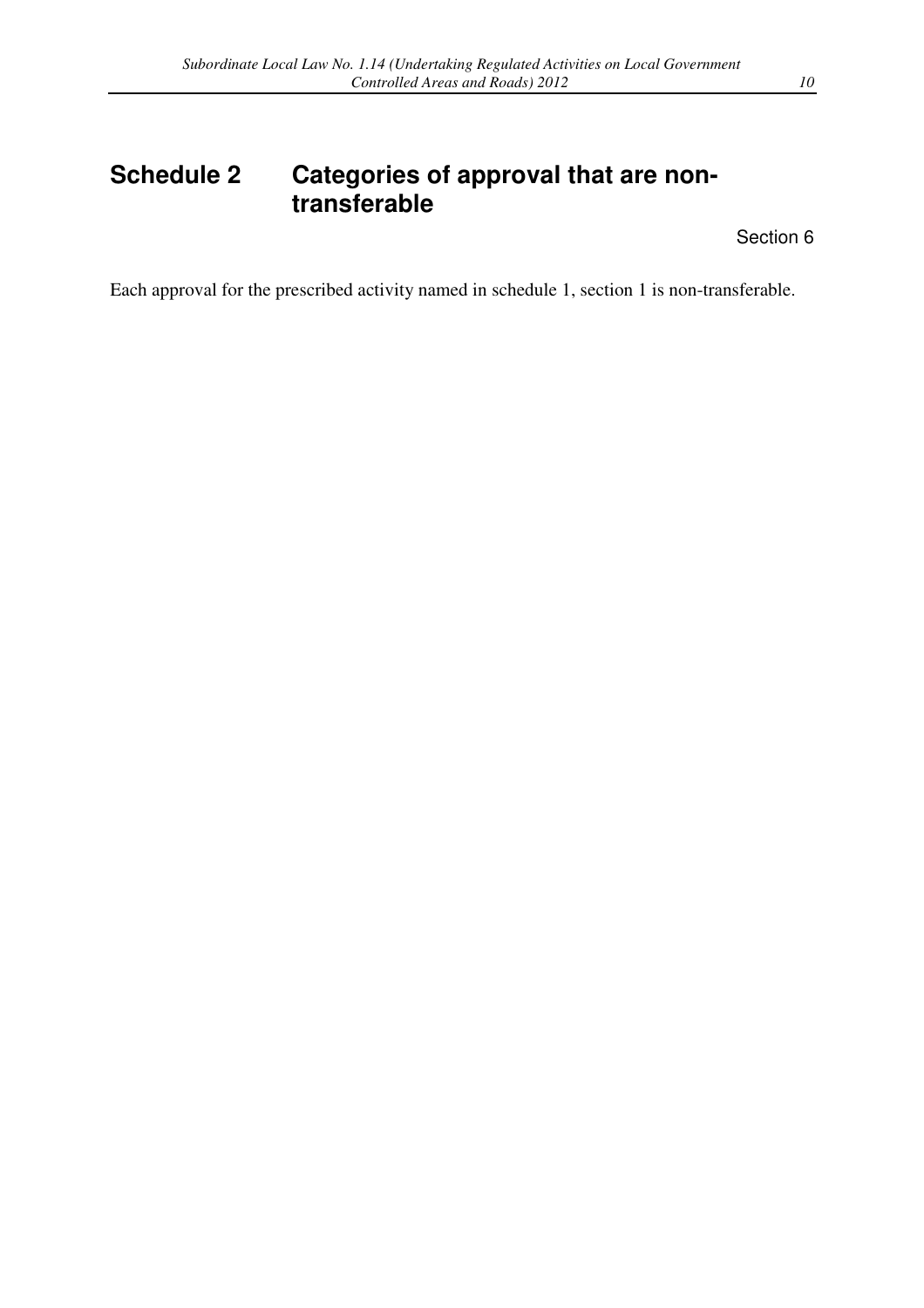# **Schedule 3 State-controlled roads to which the local law applies**

Section 7

Subject to the chief executive's written agreement under the *Transport Operations (Road Use Management) Act 1995*, section 66(5)(b), every State–controlled road in the local government area of the local government.